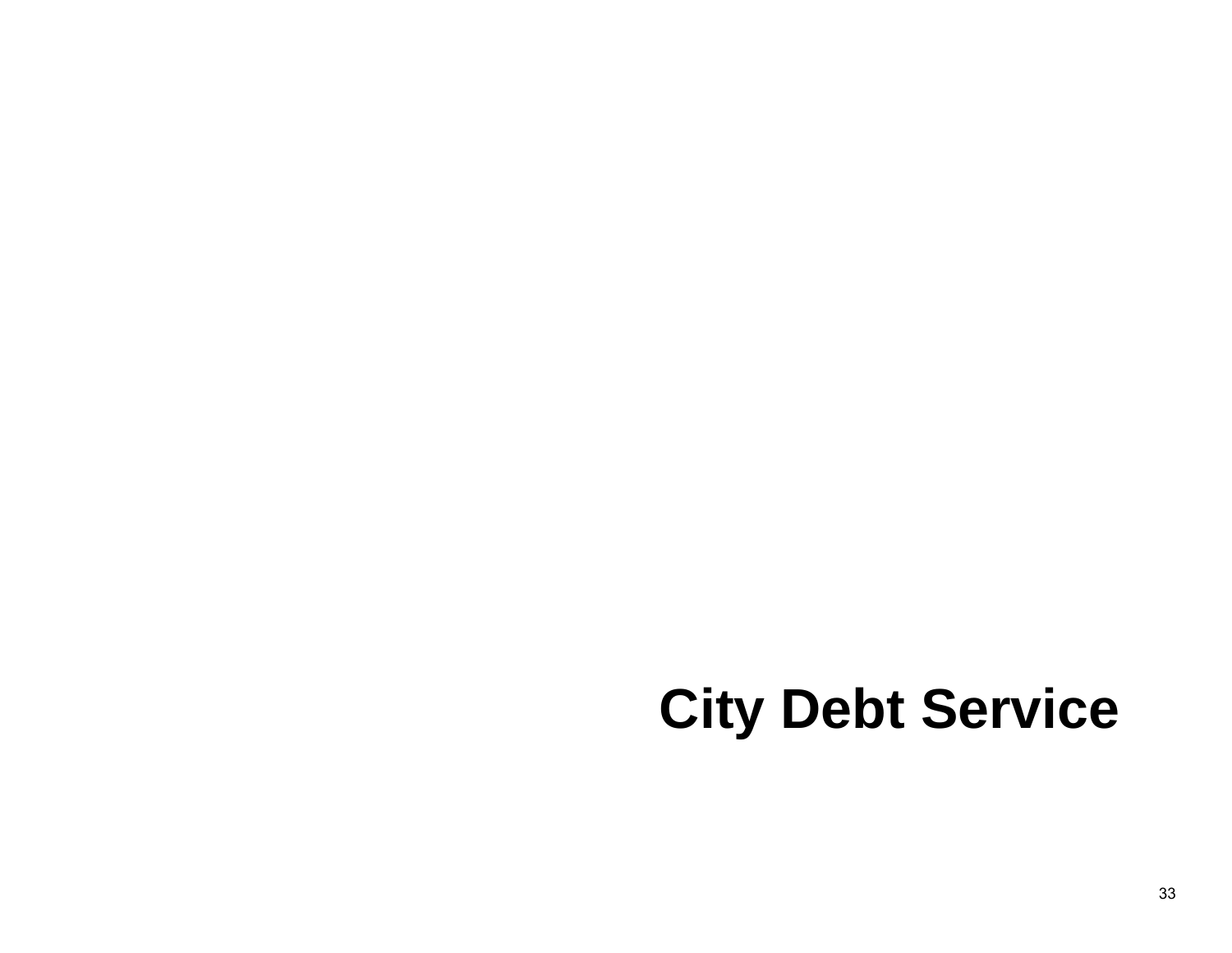| Debt Service Spending           |                    |                              |                |  |  |  |  |  |  |
|---------------------------------|--------------------|------------------------------|----------------|--|--|--|--|--|--|
| (By Major Account)              |                    |                              |                |  |  |  |  |  |  |
|                                 | 2016               | 2017                         | 2018           |  |  |  |  |  |  |
|                                 | Actual             | Adopted                      | Mayor's        |  |  |  |  |  |  |
| Object                          |                    | <b>Budget</b>                | Proposed       |  |  |  |  |  |  |
|                                 |                    |                              |                |  |  |  |  |  |  |
| <b>Salaries</b>                 | 145,651            | 200,653                      | 234,346        |  |  |  |  |  |  |
| Fringes                         | 47,970             | 65,204                       | 74,084         |  |  |  |  |  |  |
| Services                        | 189,969<br>226,897 |                              | 238,294        |  |  |  |  |  |  |
| Materials and Supplies          | 2,615              | 18,169                       | 18,169         |  |  |  |  |  |  |
| <b>Additional Expenses</b>      | 3,302,892          | 2,300,000                    | 2,300,000      |  |  |  |  |  |  |
| <b>Debt Service</b>             | 63,980,518         | 59,194,846                   | 58,744,993     |  |  |  |  |  |  |
| Other Spending Uses             | 21,373,137         | 67,034,871                   | 71,053,074     |  |  |  |  |  |  |
| Debt Service Fund Subtotal      | 89,042,752         | 129,040,639                  | 132,662,961    |  |  |  |  |  |  |
| <b>Less Intrafund Transfers</b> |                    | (52, 254, 625)               | (54, 773, 562) |  |  |  |  |  |  |
| Total                           |                    | 76,786,014                   | 77,889,399     |  |  |  |  |  |  |
|                                 |                    |                              |                |  |  |  |  |  |  |
| Debt Service Financing          |                    |                              |                |  |  |  |  |  |  |
| (Revenue By Source)             |                    |                              |                |  |  |  |  |  |  |
|                                 | 2016               | 2017                         | 2018           |  |  |  |  |  |  |
|                                 | Actual             | Adopted                      | Mayor's        |  |  |  |  |  |  |
| Source                          |                    | <b>Budget</b>                | <b>Budget</b>  |  |  |  |  |  |  |
|                                 |                    |                              |                |  |  |  |  |  |  |
| Use of Fund Balance             | $\mathbf 0$        | 15,630,709                   | 16,595,503     |  |  |  |  |  |  |
| <b>Taxes</b>                    | 12,269,480         | 13,418,242                   | 13,769,383     |  |  |  |  |  |  |
| Assessments                     | 4,231,111          | 3,400,000                    | 3,485,000      |  |  |  |  |  |  |
| Fees, Sales and Services        |                    | 143,776<br>50,000<br>100,000 |                |  |  |  |  |  |  |
| Intergovernmental Revenue       | 3,141,587          | 3,163,923<br>3,157,081       |                |  |  |  |  |  |  |
| Interest                        | 470,505            | 1,196,045                    | 973,598        |  |  |  |  |  |  |
| Miscellaneous Revenue           | 8,986,655          | 8,561,417                    | 8,604,488      |  |  |  |  |  |  |
| <b>Other Financing Sources</b>  | 71,722,393         | 83,620,303                   | 85,977,909     |  |  |  |  |  |  |
| Debt Service Fund Subtotal      | 100,965,507        | 129,040,639                  | 132,662,961    |  |  |  |  |  |  |
| <b>Less Intrafund Transfers</b> |                    | (52,254,625)                 | (54, 773, 562) |  |  |  |  |  |  |
| Total                           |                    | 76,786,014                   | 77,889,399     |  |  |  |  |  |  |

## **Debt Service Funds**

The City's general debt service budget provides for the principal and interest payments on its general obligation bond issues. The budget consists of two sets of appropriations: 1) an amount needed to meet the budget year debt service obligations, and 2) and amount needed to meet the obligations of the first half of the following year. Therefore, the amount appropriated for general debt service exceeds the amount actually spent in the budget year. This additional amount remains in fund balance to use as a financing source for the subsequent year's debt service payments. While complicated, this budget structure solves a cash flow problem for the City. The City receives state aids and property taxes mid-year and at the end of the year. If the City did not budget for subsequent year debt service payments, it would lack the cash to make the debt service payments due before the City receives its major cash infusions each year.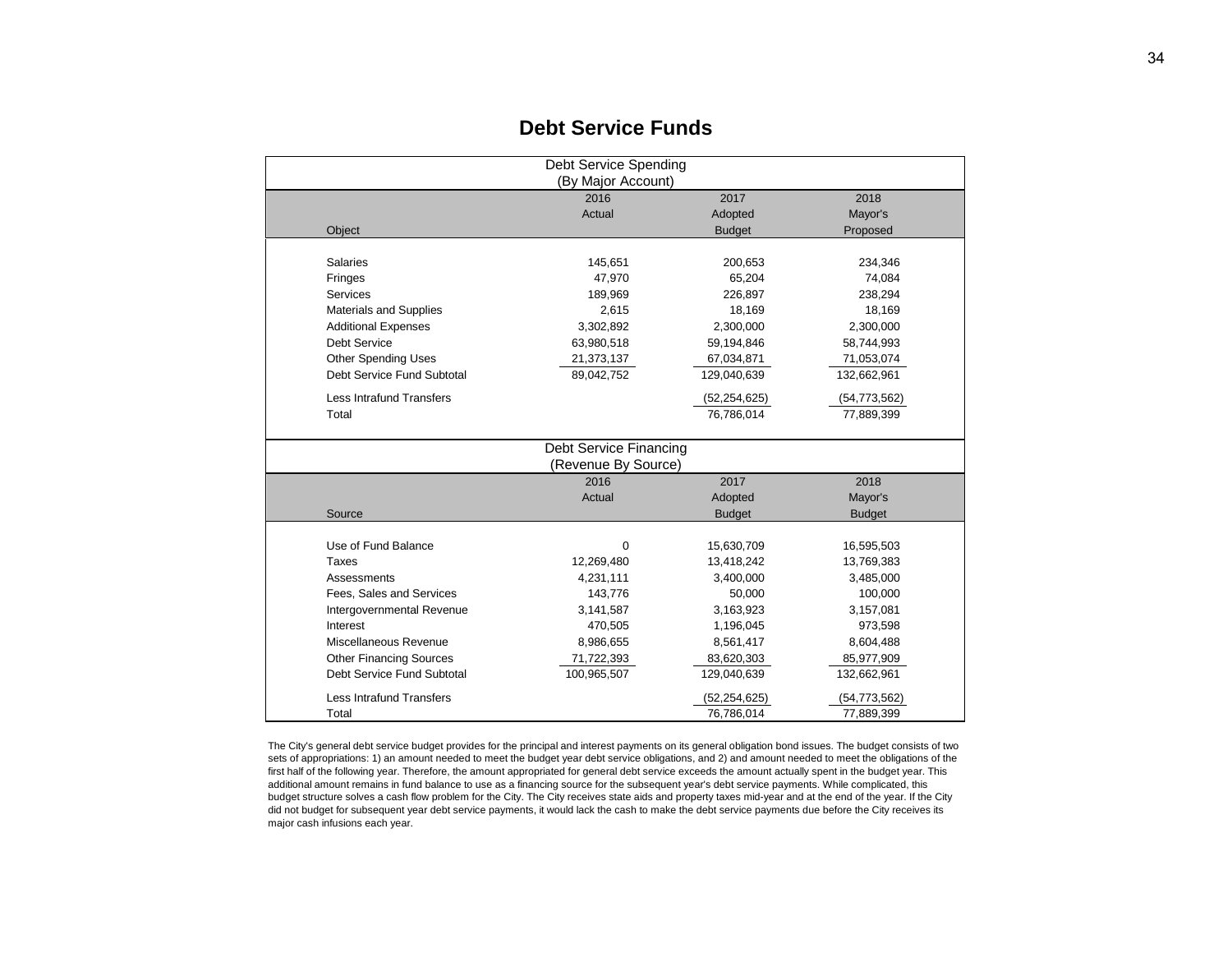# **Debt Service Funds**



The charts above show spending and financing in the debt service fund net of intrafund transfers.

# **Allocation of Outstanding Debt by Type**

As of April 6, 2017

| <b>General Obligation Debt</b>               |     |             | <b>Revenue Debt</b>  |                  |
|----------------------------------------------|-----|-------------|----------------------|------------------|
| <b>General Obligation Tax Levy</b>           | \$. | 133,546,012 | Lease Appropriation  | \$<br>11,636,306 |
| General Obligation Levy (Library)            |     | 14.880.000  | <b>Water Revenue</b> | 38,139,000       |
| <b>General Obligation Special Assessment</b> |     | 97,195,000  | Sewer Revenue        | 83,040,000       |
| <b>General Obligation Tax Increment</b>      |     | 26,565,000  | Sales Tax            | 101,000,000      |
| <b>General Obligation Utility Revenue</b>    |     | 3,877,261   |                      |                  |
|                                              |     | 276,063,273 |                      | 233,815,306      |